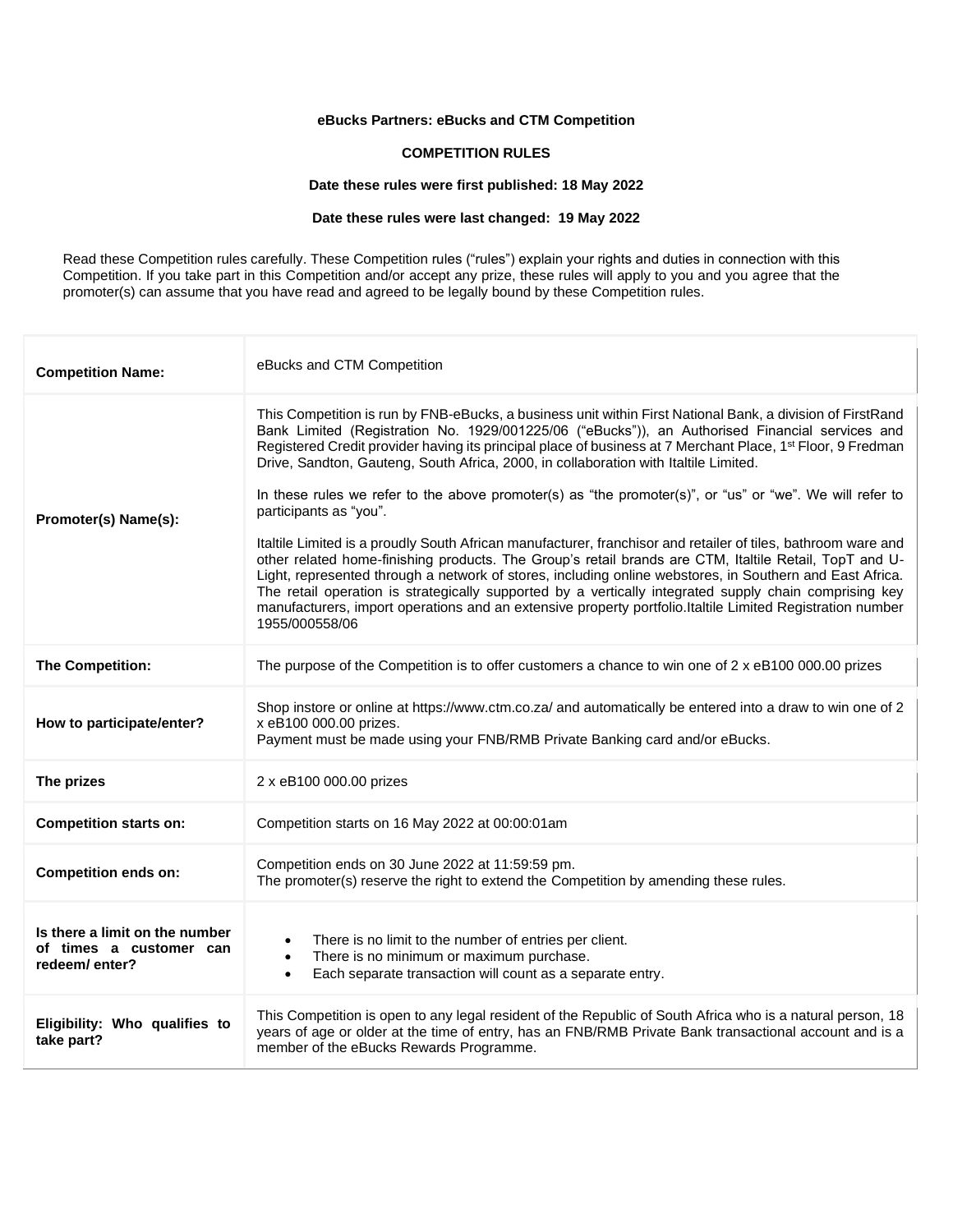| Who cannot take part?                              | The following persons may not take part in this Competition, will be disqualified if they do and will forfeit<br>any prizes that may have been awarded to them:<br>a) Any employee of the promoter(s).<br>b) Any director, member, partner, agent of, or consultant of the promoter(s).<br>c) Any other person who directly or indirectly controls the promoter(s).<br>d) Any supplier of goods and services in connection with this Competition.<br>e) The spouse, life partner, siblings, children, or parents of any of the persons named in a, b, c, or d,<br>above                                                                                                                                                                                                                                                                                                                                                                                                                                                                                                                                                                                           |
|----------------------------------------------------|-------------------------------------------------------------------------------------------------------------------------------------------------------------------------------------------------------------------------------------------------------------------------------------------------------------------------------------------------------------------------------------------------------------------------------------------------------------------------------------------------------------------------------------------------------------------------------------------------------------------------------------------------------------------------------------------------------------------------------------------------------------------------------------------------------------------------------------------------------------------------------------------------------------------------------------------------------------------------------------------------------------------------------------------------------------------------------------------------------------------------------------------------------------------|
| will<br>winner(s)<br>How<br>be<br>chosen?          | A draw will take place during the week of 18 July 2022 to determine the winners. The random entry drawn<br>will be checked to establish whether it meets the Competition qualifying and eligibility criteria. The random<br>draw will be overseen by the Legal, Risk & Compliance team at the eBucks office. The winners will be<br>drawn from the transactional sales data for the Competition period.<br>Should the Competition draw be postponed to another date for any reason whatsoever, the new date will<br>be published on the eBucks and CTM websites.<br>The random entries drawn will be checked to establish whether they meet the Competition qualifying<br>criteria and if so that entry will be the prize winner, subject to eBucks being able to contact such winners<br>by telephone within 72 (seventy two) hours of the draw taking place.<br>If the qualifying criteria to enter the Competition are not met, a further random draw will take place until a<br>randomly selected, valid entry meets the eligibility criteria.                                                                                                                |
| How and when will winner(s)<br>names be announced? | The prize winners will be contacted directly by eBucks by 27 July 2022.<br>The winners will be announced on eBucks.com provided that they agree to the announcement. Winners'<br>names will also be published on the official CTM website (www.ctm.co.za), the official CTM Facebook<br>page (https://www.facebook.com/CTM.SouthAfrica), the Official CTM Twitter page (@CTMAfrica) and<br>the Official CTM Instagram account (https://www.instagram.com/ctmafrica/) provided they agree to the<br>announcement.<br>If the prize winner cannot accept the prize for any reason whatsoever or cannot be reached telephonically<br>through no fault of the Promoter after 3 days and at least 3 attempts, the prize will be awarded to the<br>entrant who was drawn second or third and so on.                                                                                                                                                                                                                                                                                                                                                                      |
| How will winners receive the<br>prizes?            | eBucks will run the prize allocation by 15 August 2022.                                                                                                                                                                                                                                                                                                                                                                                                                                                                                                                                                                                                                                                                                                                                                                                                                                                                                                                                                                                                                                                                                                           |
| Data Usage and Privacy<br><b>Policy</b>            | Participants in the Competition understand and agree that in order to offer the Competition, we may collect<br>and use personal information about participants. This personal information may include a participant's first<br>name, last name, email address, mobile number and in certain instances your image. Personal data, which<br>participants provide, may, subject to prevailing law, be used for future eBucks marketing activity, unless<br>you notify eBucks that you wish to opt out of receiving such marketing communications. We will treat your<br>information in total confidence and will not sell, share or rent this information to any other third parties. We<br>may disclose information if required to do so by law or if it is required to protect the safety, rights or property<br>of eBucks, our members, customers or the public.                                                                                                                                                                                                                                                                                                  |
| General                                            | No correspondence will be entered into regarding either this Competition or these rules. In the unlikely<br>event of a dispute, eBucks' decision shall be final. eBucks reserves the right to amend, modify, cancel or<br>withdraw any aspect of this Competition in its sole discretion at any time without notice or liability. eBucks<br>cannot guarantee the performance of any third party and shall not be liable for any act or default by a third<br>party. The laws of the Republic of South Africa govern this Competition. If any provision or part of these<br>rules is deemed void or otherwise unenforceable in law, then that provision or part shall be deemed<br>excluded and the remainder of these rules shall remain in force. Any violation of these rules will result in<br>the immediate disqualification of the transgressing participant from the Competition. Participants may be<br>invited to participate in Public Relations activities and other marketing and social media advertising<br>initiatives as organized by FNB as a result of this Competition however, participants reserve the right to<br>refuse such participation. |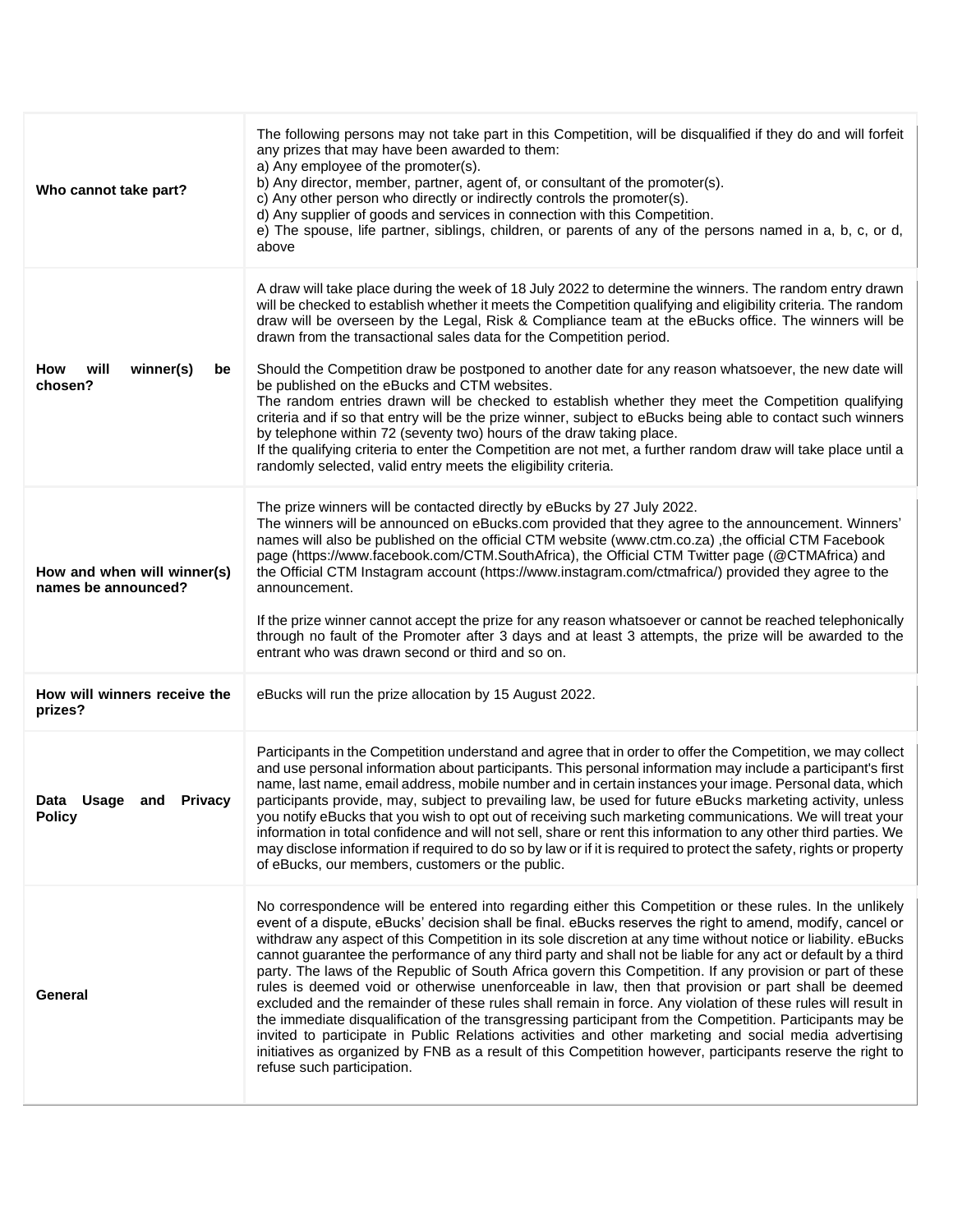|                             | We will not be held liable for any misrepresentation caused due to a copy error, typing error and/or<br>omission that may occur on any of our Competition material.                                                                                                                                                                                                                                                                                                                                                                                                                                                                                                                                                                                                                                                                                                                                                                                                                                                                                          |
|-----------------------------|--------------------------------------------------------------------------------------------------------------------------------------------------------------------------------------------------------------------------------------------------------------------------------------------------------------------------------------------------------------------------------------------------------------------------------------------------------------------------------------------------------------------------------------------------------------------------------------------------------------------------------------------------------------------------------------------------------------------------------------------------------------------------------------------------------------------------------------------------------------------------------------------------------------------------------------------------------------------------------------------------------------------------------------------------------------|
| <b>Tax Implications</b>     | <b>IMPORTANT NOTICE: TAX IMPLICATIONS</b><br>We strongly recommend that You obtain independent professional advice regarding any tax<br>implications arising from the receipt, transfer or spend of any prize/s, awards and eBucks rewards<br>obtained in respect of this incentive.<br>You are fully responsible for any tax implications arising from or associated with any receipt, transfer or<br>spend of any prize/s, awards and eBucks rewards due to You for participating in this incentive.<br>You agree that You will not hold Us, FNB or FirstRand Bank Limited ("the Bank") liable and You hereby<br>fully indemnify the Bank, and hold the Bank completely harmless, against all damages, claims and fines<br>made against You or the Bank, including all legal costs on an attorney-and-own-client scale, to the extent<br>to which such damages, claims and fines arise out of or are connected to any taxation relating to Your<br>receipt, transfer or spend of any prize/s, awards and eBucks rewards or the charges in respect thereof. |
| <b>Rule Amendments</b>      | These Rules cannot be modified or superseded except by FNB, in its reasonable discretion, in a written<br>revision to these Rules posted on the FNB website and, at FNB' sole discretion, using other potential<br>official Competition communication methods reasonably calculated to reach a majority of potential<br>participants. A copy of these Rules can be found on the FNB website.                                                                                                                                                                                                                                                                                                                                                                                                                                                                                                                                                                                                                                                                 |
| <b>Contact for Enquires</b> | adrian.peters@ebucks.com                                                                                                                                                                                                                                                                                                                                                                                                                                                                                                                                                                                                                                                                                                                                                                                                                                                                                                                                                                                                                                     |